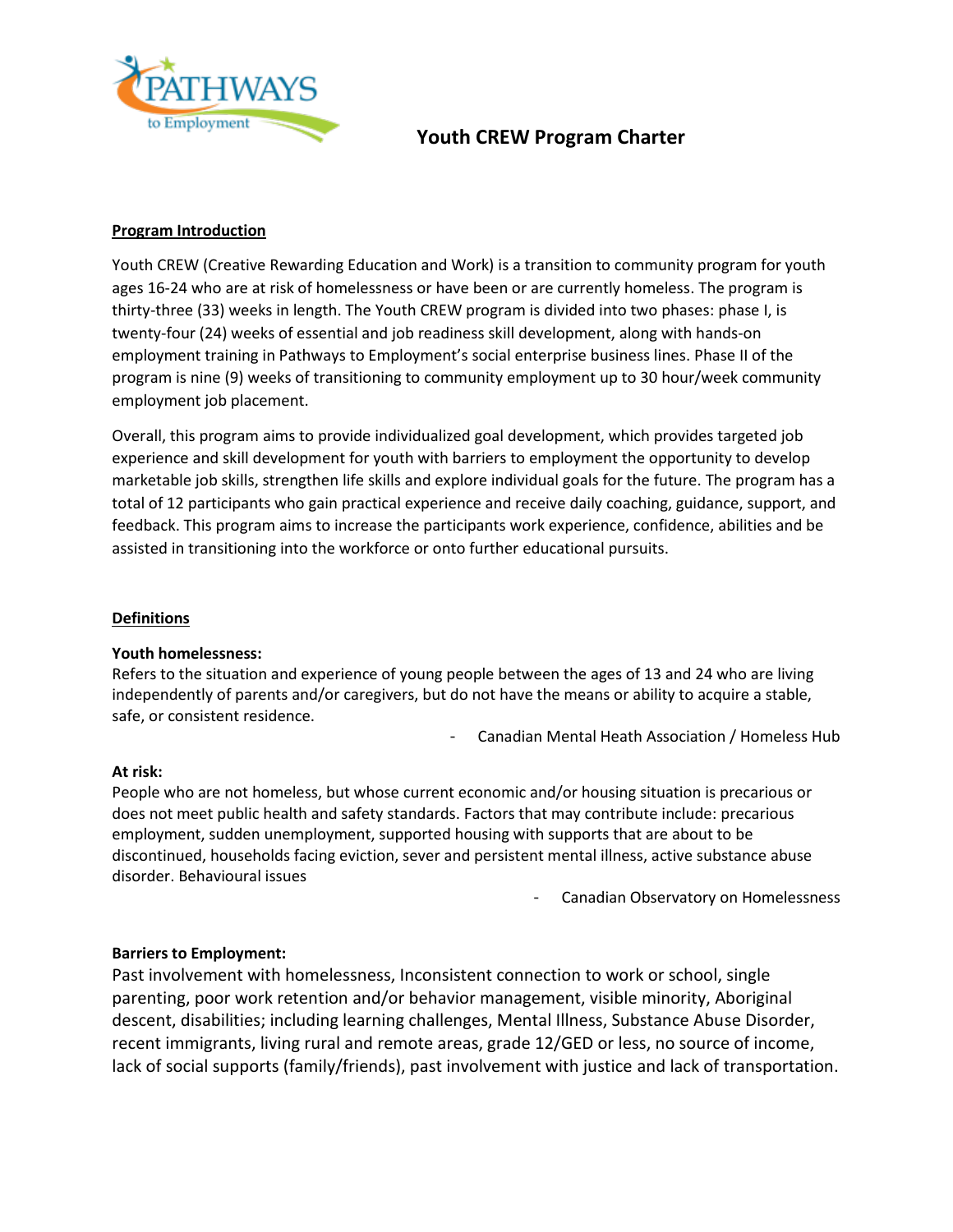

#### **Defining Success**

**Mission**: to develop and show progress toward person-centred goals

**Vision:** A safe space for self-exploration and development

**Success:** participants to develop true-to-self, realistic life goal(s) and to seek support and actively work toward achieving goal milestones. This process will look different for everyone, as this is a personcentred approach.

#### **The Curriculum**

**Sequence:** Developmental / Prerequisite Knowledge and Skills

**Learning Theories & Modules**: Activity-based, workshop, developmental, experience-centred, Social & Emotional, and inquiry

**Curriculum Performance Task:** Portfolio

**Major Curriculum Segments:** Health & Wellness, Life Skills, and Job Readiness Skills

**Minor Curriculum Segments:** Health & Wellness; Personal and Lifestyle. Life Skills; Social Skills, Cognitive Skills, and Physiological Skills. Job Readiness Skills; Exploration SMART, and Personal Attributes.

**Variables:** Cultural assets, at risk background, motivators, learning needs, learning styles, current education level.

**Engagement Strategies:** Talk therapy, financial and food motivators, class routine that promotes brain activity, engage relevant material i.e. pop culture relevance – GIF breaks, screen time., allow participants to be apart of development, opportunities for choice, 21 century skills and applied application of theory.

**Assessments:** Checklist, Observation, Role play, Oral Presentation, Problem Solving Activity, Debate. Overall assessment of competition will be based off participation – they received/took part in training.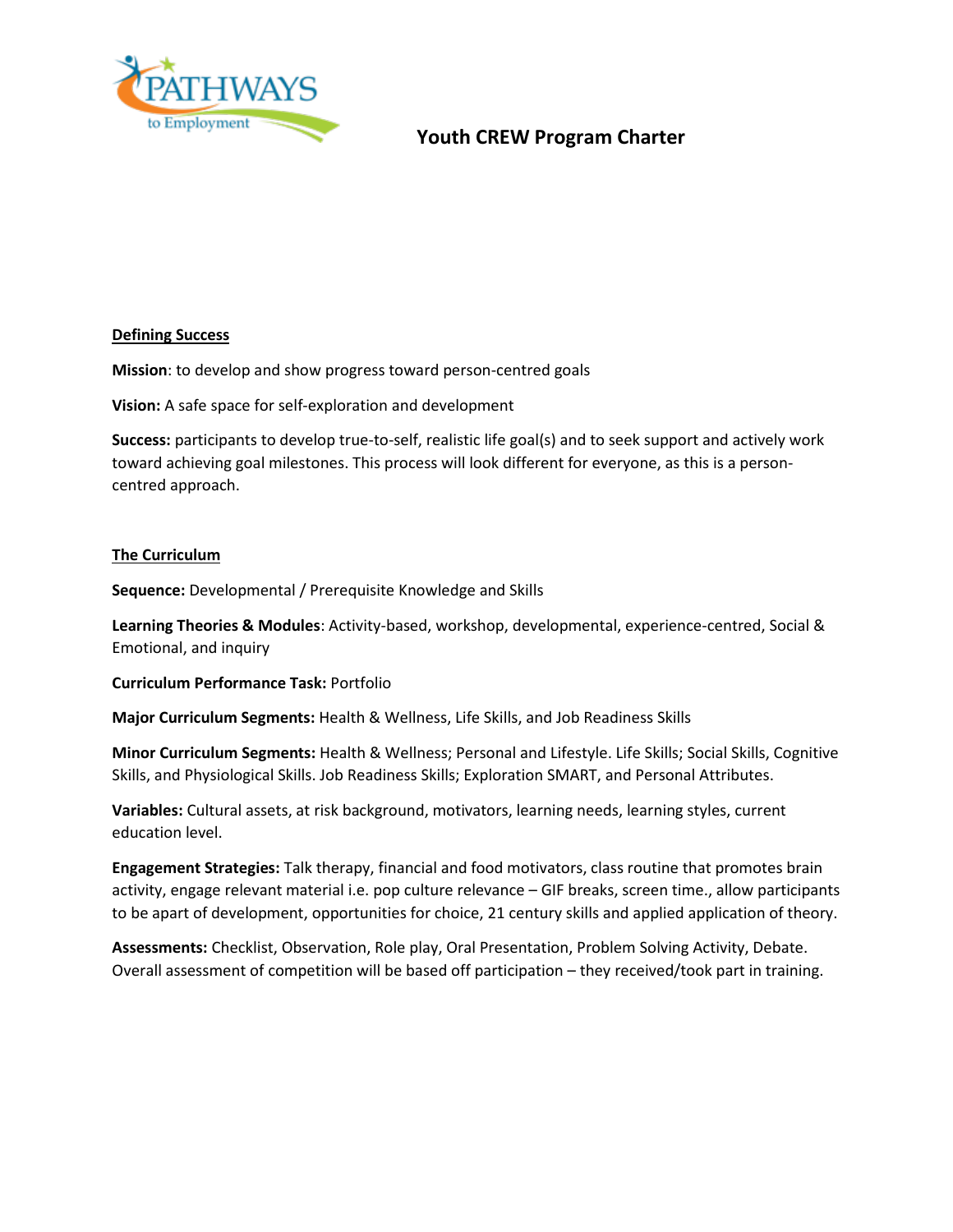

#### **Resources**

#### **Guest speakers:**

- Ally Centre Naloxone Training
- Food Handlers Bruce Morrison
- First Aid / CPR METI
- OHS/WHIMIS METI
- Financial Literacy Allison (Pathways)
- Tenancy Lynn Rossiter (Health Authority)
- Coping Skills Justin (Pathways)
- Art/music Justin (Pathways)

## **Community Resources:**

- NSCC
- New Dawn
- Parks
	- Community Events
- (volunteer)

#### **Team Teaching Partners:**

– Justin Vallis, Pathways to Employment Youth Outreach – CBCHA Youth Outreach Support Workers

#### **Basic Success Measurable Indicators**

- Attendance
- Total man hours
- Finishing the program: phase 1 / phase 2 and whole program
- How many participants met their goal(s)/milestone for phase 1
- How many participants met their goal(s)/milestone for phase 2
- How many participants met their goals(s)/milestone for the program
- How many participants are working in the community post program
- How many participants are working toward educational endeavours
- How many participants are seeking medical/professional/supportive help they require (now taking better care of their health)
- How many participants received food handlers
- How many participants receive First Aid/CPR
- How many participants receive WHIMIS/OHS
- How many participants received training in Naloxone
- How many participants feel more confident going into the workforce
- How many participants feel like a competitive member of the workforce
- How many participants have a stronger sense of self -determination
- How many participant relationships where built
- How many participants showed an increase in social skills
- How many participants showed an increase in cognitive skills
- How many participants showed an increase in life skills
- How many participants showed an increase in job readiness skills
- How many participants actively engaged in personal wellness and are sustaining a strong sense of wellbeing
- How many participants have improved their lifestyle to meet their employment/educational goals
- How many participants have a stronger sense of self-determination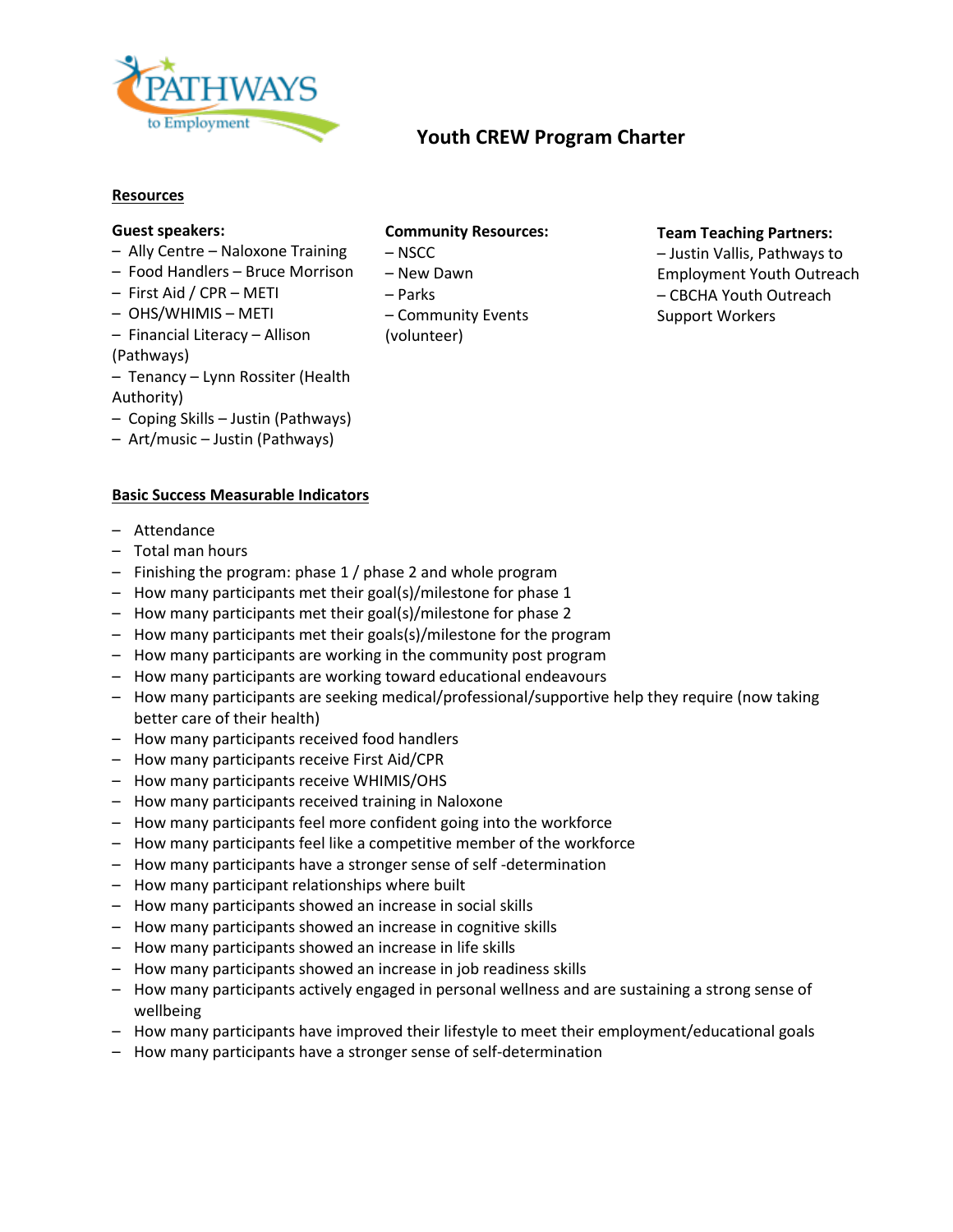

**Phase I: Youth CREW UNIT Breakdown – "Classroom" topics**

## HEALTH & WELLNESS

| <b>PERSONAL</b>          | <b>LIFESTYLE</b>         |
|--------------------------|--------------------------|
|                          |                          |
| <b>MEDICAL</b>           | <b>HABITS/ ROUTINE</b>   |
| <b>SEXUAL</b>            | <b>SLEEP</b>             |
| <b>HYGIENE</b>           | <b>STRESS MANAGEMENT</b> |
| <b>SELF ACCEPTANCE</b>   | <b>COPING SKILLS</b>     |
| <b>POSITIVE THINKING</b> | ART / MUSIC              |
|                          | <b>ACTIVITY</b>          |
|                          | <b>NALOXONE TRAINING</b> |

## LIFE SKILLS

| <b>PHYSIOLOGICAL SKILLS</b>  |                         |                         |                          |
|------------------------------|-------------------------|-------------------------|--------------------------|
|                              |                         |                         |                          |
| <b>SOCIAL SKILLS</b>         | <b>NUTRITION</b>        | <b>HOUSING</b>          | <b>COGNITIVE SKILLS</b>  |
|                              |                         |                         |                          |
| COMMUNICATION /              | <b>FOOD HANDLERS</b>    | <b>HOUSE KEEPING</b>    | <b>CRITICAL THINKING</b> |
| <b>LISTENING</b>             |                         |                         |                          |
| <b>CONFLICT RESOLUTION</b>   | <b>NUTRITION</b>        | <b>BUDGETING</b>        | <b>DECISION MAKING</b>   |
| <b>RELATIONSHIP BUILDING</b> | <b>GROCERY SHOPPING</b> | <b>DEBT AND CREDIT</b>  | PROBLEM SOLVING          |
| <b>PRESENTATION SKILLS</b>   | <b>MEAL PREPARATION</b> | <b>TENANTS</b>          | <b>CREATIVE THINKING</b> |
|                              |                         | <b>RESPONSIBILITIES</b> |                          |
| <b>EMPATHY</b>               |                         |                         |                          |
| <b>INTERPERSONAL SKILLS</b>  |                         |                         |                          |

## JOB READINESS SKILLS

| <b>EXPLORATION</b>          | <b>SMART</b>              | <b>PERSONAL ATTRIBUTES</b> |
|-----------------------------|---------------------------|----------------------------|
|                             |                           |                            |
| <b>CONTACT</b>              | RIGHTS / RESPONSIBILITIES | <b>WORK ETHIC</b>          |
| <b>RESEARCH / SEARCHING</b> | <b>DISCLOSURE</b>         | <b>ORGANIZATION</b>        |
| <b>COVER LETTER</b>         | HARASSMENT                | <b>TIME MANAGEMENT</b>     |
| <b>RESUME</b>               | STAYING SAFE ON-LINE      | PUNCTUALITY                |
| APPLICATION                 | OHS / WHIMIS              | <b>INITIATIVE</b>          |
| <b>ATTIRE</b>               | FIRST AID / CPR           | <b>CUSTOMER SERVICE</b>    |
| <b>INTERVIEW SKILLS</b>     |                           |                            |
| <b>TRANSFERABLE SKILLS</b>  |                           |                            |